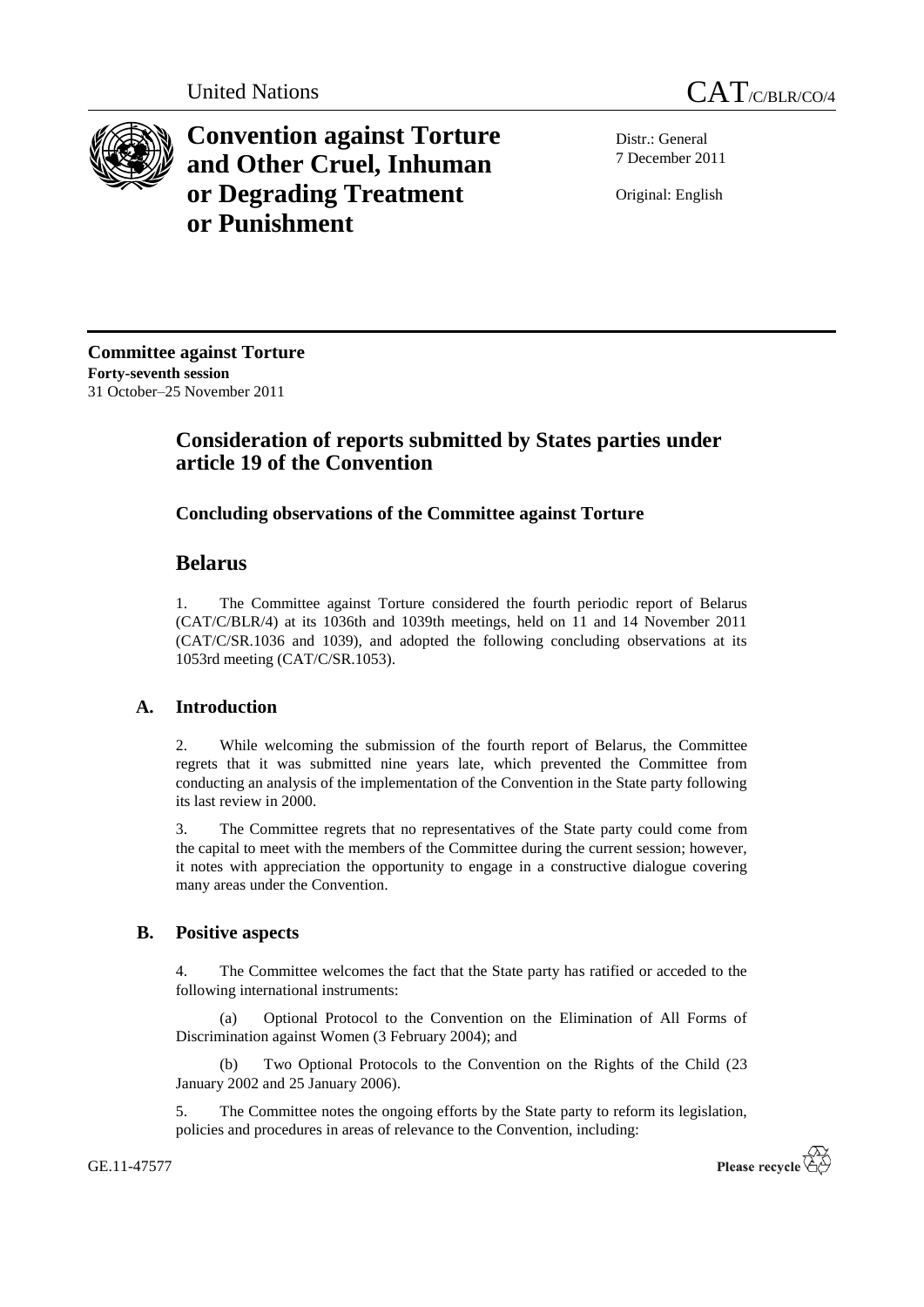(a) Revision of the Criminal Code, Penal Enforcement Code and Code of Criminal Procedure, which entered into force on 1 January 2001;

(b) Adoption of the Detention Procedures and Conditions Act in 2003; and

(c) Adoption of the new Law on Provision of Refugee Status, Complementary and Temporary Protection to Foreign Citizens and Stateless Persons, in 2008.

## **C. Principal subjects of concern and recommendations**

#### **Fundamental legal safeguards**

6. The Committee is seriously concerned about numerous, consistent reports that detainees are frequently denied basic fundamental legal safeguards, including prompt access to a lawyer and medical doctor and the right to contact family members, and this pertains especially to those detainees charged under article 293 of the Criminal Code. Such reports include cases raised jointly by several special procedure mandate holders, including the Special Rapporteur on torture and other cruel, inhuman or degrading treatment or punishment, and pertaining to, inter alia, Andrei Sannikov who made an allegation during trial in May 2011 about the denial of his rights to prompt access to lawyer, to contact family and to medical treatment despite injuries caused by the authorities during arrest, and Vladimir Neklyaev (A/HRC/17/27/Add.1, para. 249). While noting the Act No.215-Z of 16 June 2003 on detention procedure and conditions, the Committee expresses its serious concern at the State party's failure in practice to afford all persons deprived of their liberty, including detainees held in pretrial detention facilities of the State Security Committee (KGB) and under administrative detention, with all fundamental legal safeguards, as referred to in paragraphs 13 and 14 of the Committee's general comment No. 2 (2008) on implementation of article 2 by States parties, from the very outset of detention (arts. 2, 11 and 12).

## **The Committee recommends the State party to:**

**(a) Ensure that all detainees are afforded, by law and in practice, all fundamental legal safeguards from the very outset of their detention, including the rights to prompt access to a lawyer and a medical examination by an independent doctor, to contact family members, to be informed of their rights at the time of detention, including about the charges laid against them, and to appear before a judge promptly;**

**(b) Guarantee the access of detained persons, including those under administrative detention, to challenging the legality of their detention or treatment; and**

**(c) Take measures to ensure audiotaping or videotaping of all interrogations in police stations and detention facilities as a further means to prevent torture and illtreatment.**

7. The Committee is concerned at the limited access to the central registry of detainees by family members and lawyers of detainees. It further regrets the lack of proper registration of detainees (arts. 2, 11 and 12).

## **The Committee recommends the State party to ensure prompt registration of all persons deprived of their liberty following apprehension and access to the register by lawyers and relatives of those detained.**

8. The Committee is concerned by numerous allegations that officers in plain clothes carry out arrests, making identification impossible when complaints of torture or illtreatment were presented. The Committee notes with concern reports that a number of presidential candidates were arrested and detained by men in plain clothing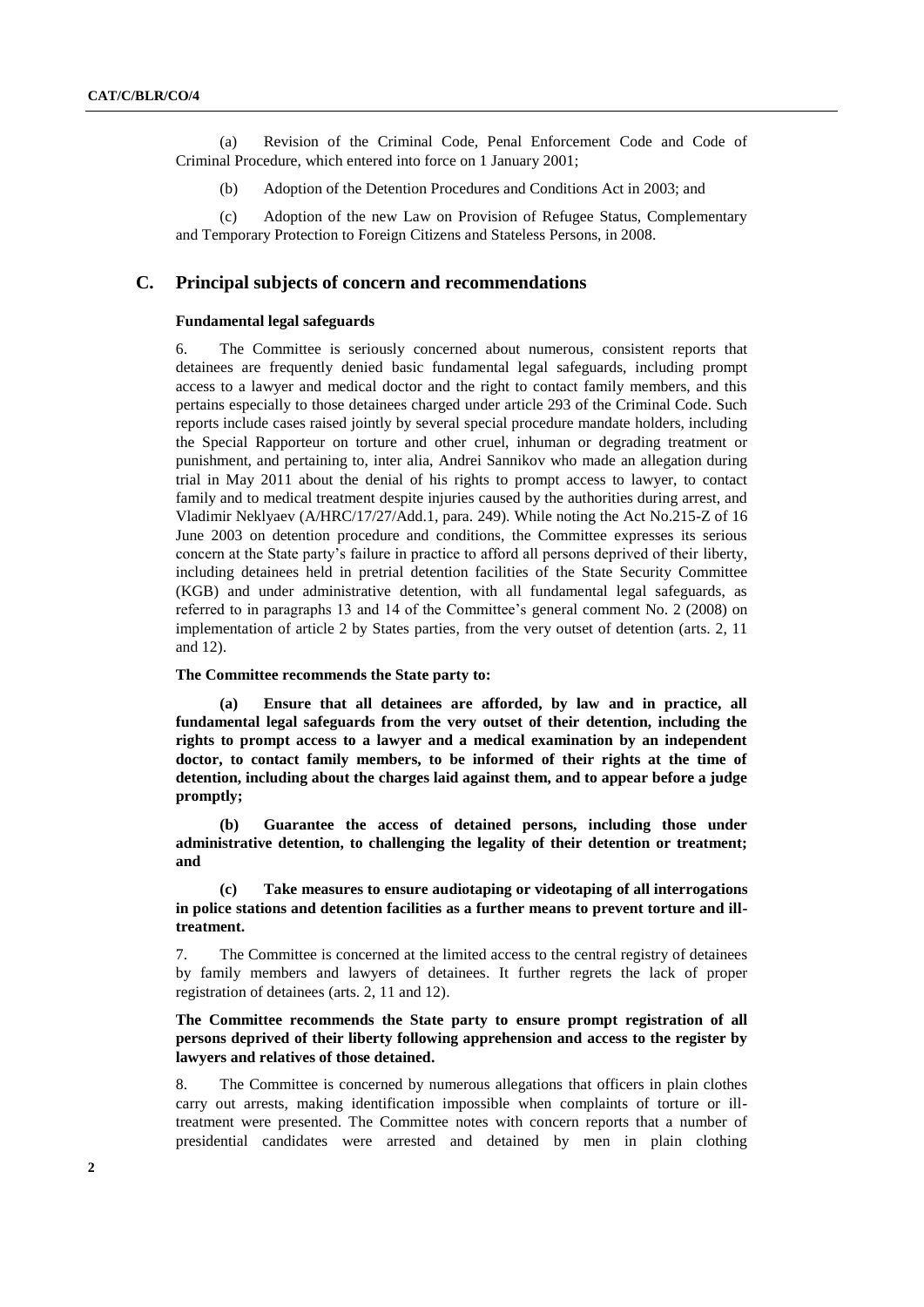(A/HRC/17/27/Add.1, para. 250) and allegations made by several detainees, including Andrei Sannikov and Vladimir Neklyaev, that they were subjected to torture by masked men while in pretrial detention (arts. 2, 12 and 13).

**The State party should monitor compliance with legislation that requires all law enforcement officers on duty, including riot police (OMON), the KGB personnel, to wear identification, provide all law enforcement officers with uniforms that include appropriate visible identification to ensure individual accountability and protection against acts of torture and ill-treatment, and subject law enforcement officers who violate the Convention to investigation and punishment with appropriate penalties.**

#### **Enforced disappearances**

9. The Committee notes the information from the representatives of the State party that a database on disappearances is maintained. Nevertheless, the Committee regrets that the State party failed to provide sufficient information about disappearances, in particular the following unresolved cases of disappearances: the former Minister of the Interior, Yury Zakharenko, the former First Secretary Chairman of the dissolved Belarusian Parliament, Viktor Gonchar and his companion Anatoly Krasovsky, and investigative television journalist Dmitry Zavadsky, raised by the Committee in 2000 (CAT/C/SR.442, para. 29) or submitted by the Working Group on Enforced or Involuntary Disappearances in 1999 (A/HRC/16/48) (arts. 2, 11, 12 and 16).

**The State party should ensure investigation into the cases of disappeared persons with the aim of obtaining reliable information of their whereabouts and should clarify what happened to them. In particular, the State party should update the information about the four cases above, inter alia, the outcome of the investigation, any punishments or sanctions imposed on those responsible, any remedies provided for their relatives and the degree of access to the database on disappearances permitted for their lawyers and relatives.**

#### **Torture**

10. The Committee is deeply concerned over the numerous and consistent allegations of widespread torture and ill-treatment of detainees in the State party. According to the reliable information presented to the Committee, many persons deprived of their liberty are tortured, ill-treated and threatened by law enforcement officials, especially at the moment of apprehension and during pretrial detention. These confirm the concerns expressed by a number of international bodies, inter alia, the Special Rapporteur on torture and other cruel, inhuman or degrading treatment or punishment, the Human Rights Council (resolution 17/24), the United Nations High Commissioner for Human Rights and the Organization for Security and Cooperation in Europe. While noting article 25 of the Constitution which prohibits torture, the Committee is concerned about the substantial gap between the legislative framework and its practical implementation (arts. 2, 4, 12 and 16).

**As a matter of urgency, the State party should take immediate and effective measures to prevent acts of torture and ill-treatment throughout the country, including by implementing policies that would produce measurable results in the eradication of torture and ill-treatment by State officials.**

#### **Impunity and lack of independent investigation**

11. The Committee continues to be deeply concerned about the persistent and prevailing pattern of failure of officials to conduct prompt, impartial and full investigations into the many allegations of torture and ill-treatment and to prosecute alleged perpetrators, the lack of independent investigation and complaint mechanisms, the intimidation of the judiciary, the low level of cooperation with international monitoring bodies, which have led to serious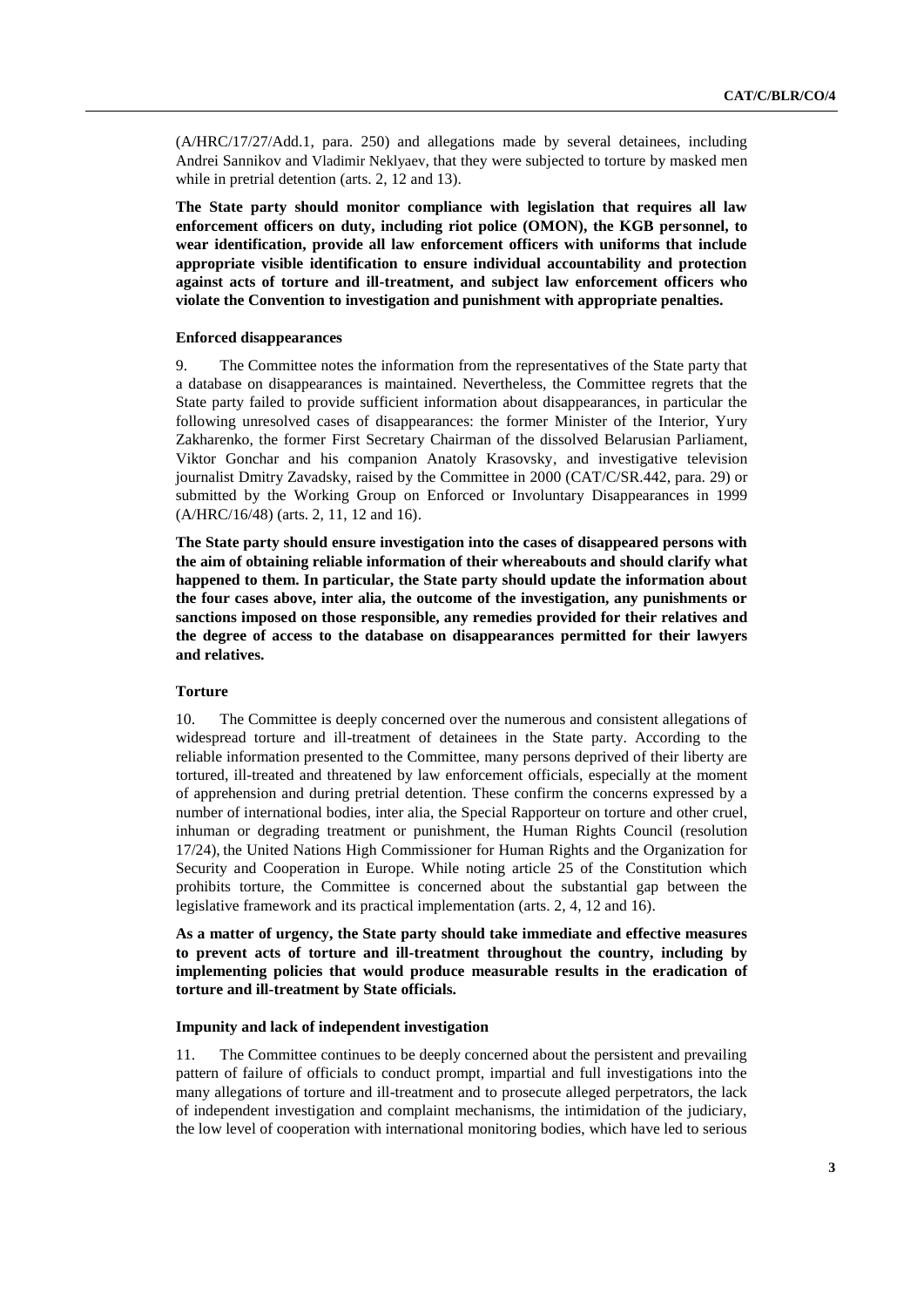underreporting and impunity (arts. 2, 11, 12, 13 and 16). In particular, the Committee is concerned about:

(a) The lack of an independent and effective mechanism for receiving complaints and conducting prompt, impartial and effective investigations into allegations of torture, in particular of pretrial detainees;

(b) Information suggesting that serious conflicts of interest prevent the existing complaints mechanisms from undertaking effective, impartial investigations into complaints received;

(c) The lack of congruence in information before the Committee regarding complaints presented by persons in detention. The Committee notes with serious concern the information about reprisals against those who file complaints and the cases of denial of the complaints made by detainees, including the cases of Ales Mikhalevich and Andrei Sannikov; and

(d) Reports indicating that no officials have been prosecuted for having committed acts of torture. According to information before the Committee, over the last 10 years, only four law enforcement officers have been charged with the less serious offence, "abuse of power or official authority" and "transgression of power or official authority" under articles 424 and 426 of the Criminal Code.

**The Committee urges the State party to take all necessary measures to ensure that all allegations of torture and ill-treatment by public officers are promptly investigated in the course of transparent and independent inquiries and that the perpetrators are punished according to the gravity of their acts. To that end, the State party should:**

**(a) Establish an independent and effective mechanism to facilitate submission of complaints by victims of torture and ill-treatment to public authorities, including obtaining medical evidence in support of their allegations, and to ensure in practice that complainants are protected against any ill-treatment or intimidation as a consequence of their complaint or any evidence given. In particular, as previously recommended (A/56/44, para. 46 (c)), the State party should consider establishing an independent and impartial governmental and non-governmental national human rights commission with effective powers to, inter alia, promote human rights and investigate all complaints of human rights violations, in particular those pertaining to the implementation of the Convention;**

**(b) Publicly and unambiguously condemn the use of all forms of torture, addressing in particular law enforcement officers, the armed forces and prison staff, and including in its statements clear warnings that any person committing or participating in such acts or acting as an accomplice shall be held personally responsible before the law and liable to criminal penalties;** 

**(c) Ensure that, in cases of alleged torture, suspects are suspended from duty immediately for the duration of the investigation, particularly if there is a risk that they might otherwise be in a position to obstruct the investigation; and**

**(d) Provide the outcome of the investigation into the allegations raised by the Committee, including cases of Ales Mikhalevich, Andrei Sannikov, Alexander Otroschenkov, Vladimir Neklyaev, Natalia Radina and Maya Abromchick, and the broader allegations of indiscriminate and disproportionate force used by riot police against approximately 300 people in Independence Square on 19 December 2010.**

#### **Independence of the judiciary**

12. While noting that article 110 of the Constitution and article 22 of the Code of Criminal Procedure provide for an independent judiciary, the Committee is deeply concerned that other provisions in Belarusian law, specifically those on discipline and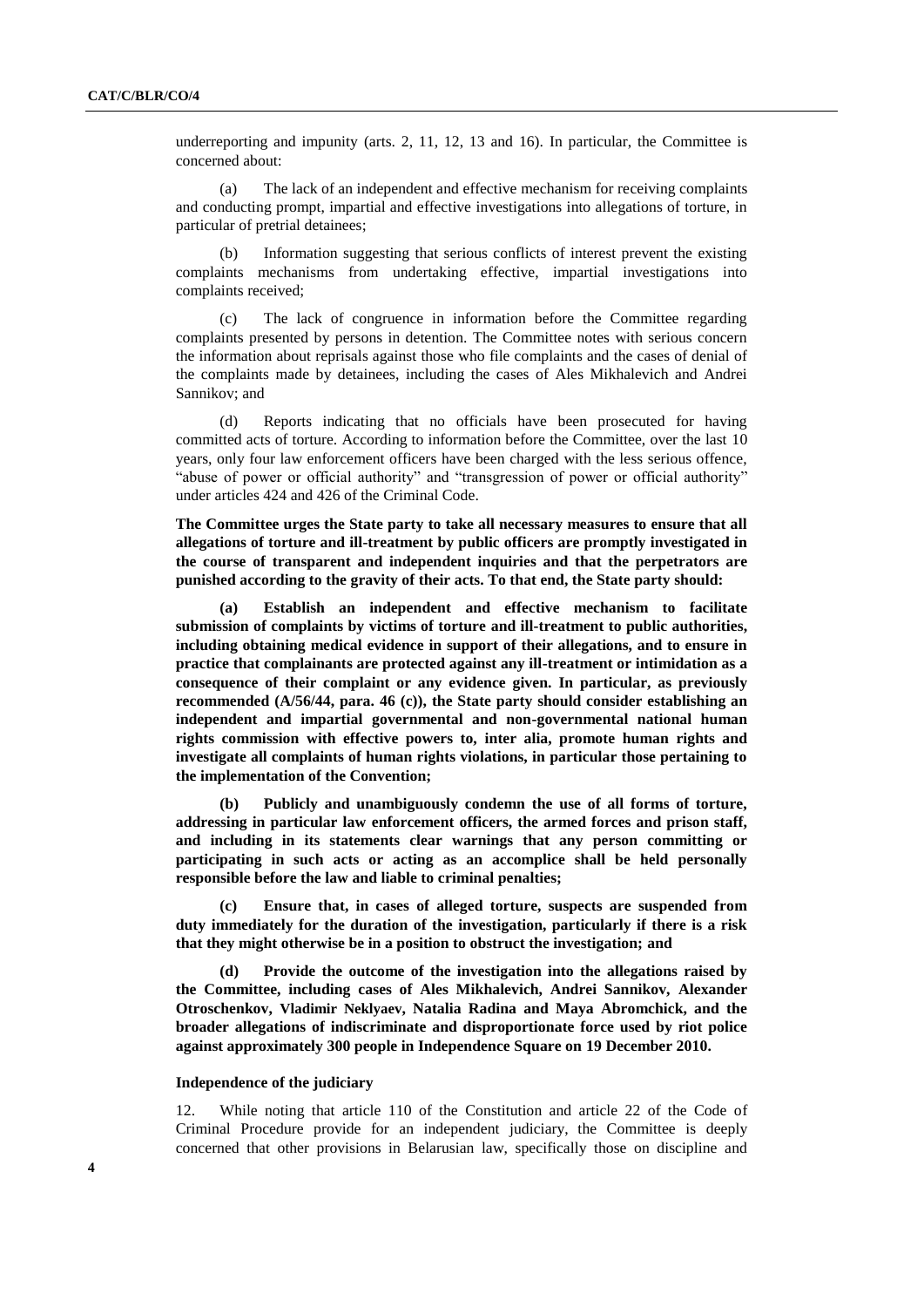removal of judges, their appointment and tenure, undermine these provisions and do not guarantee judges' independence towards the executive branch of Government (arts. 2, 12 and 13). In particular, the Committee is concerned about:

(a) The intimidation and interference in the discharge of the professional functions of lawyers, as noted with concern by the Special Rapporteur on the independence of judges and lawyers (A/HRC/17/30/Add.1, para. 101). The Committee remains concerned that bar associations, although independent by law, are in practice subordinate to the Ministry of Justice and that several lawyers defending individuals detained in connection with the event on 19 December 2010 were disbarred by the Ministry of Justice; and

(b) Cases in which judicial bias in favour of the prosecution was alleged, including the case of Vladimir Russkin, who claimed he was forbidden to call his own witnesses and to question those presenting evidence against him as well as the courts' performance in several trials related to the event of 19 December 2010.

**In light of its previous recommendation (A/56/44, para. 46 (d)), the Committee urges the State party to:**

**(a) Guarantee the full independence of the judiciary in line with the Basic Principles on the Independence of the Judiciary;**

**(b) Ensure that judicial selection, appointment, compensation and tenure are made according to objective criteria concerning qualification, integrity, ability and efficiency; and**

**(c) Investigate the cases of lawyers who represented individuals detained in connection with the events of 19 December 2010 and were subsequently disbarred, including Pavel Spelka, Tatsiana Aheyeva, Uladszimir Toustsik, Aleh Aleyeu, Tamara Harayeva, and Tamara Sidarenka, and reinstate their licenses, as appropriate.**

#### **Monitoring and inspection of places of deprivation of liberty**

13. While noting the information on the detention monitoring activities by the Office of the Procurator-General, the national public watchdog commission of the Ministry of Justice and local watchdog commissions, the Committee is deeply concerned by the reported lack of independence of the national monitoring system and the lack of information on effective procedures and reporting practices. The Committee also regrets reports on the alleged misuse of psychiatric hospitalization for other reasons than medical ones, and the lack of inspection of psychiatric hospitals (arts. 2, 11 and 16).

**The Committee urges the State party to establish fully independent bodies with the capacity to perform independent and effective unannounced visit to places detention and ensure that their members include diverse and qualified legal and medical professionals familiar with the relevant international standards, as well as independent experts and other representatives of civil society. The State party should also ensure that members are afforded an opportunity to inspect all places of detention without prior notice and speak privately with detainees, and that their findings and recommendations are made public in a timely and transparent manner.** 

**Furthermore, the State party should make public detailed information on the place, time and periodicity of visits to places of deprivation of liberty, including psychiatric hospitals, and on the findings and the follow-up on the outcome of such visits. Such information should also be submitted to the Committee.**

14. The Committee is concerned at the lack of access for international monitoring mechanisms, both governmental and non-governmental, to detention facilities in Belarus. The Committee also expresses regret at the outstanding request for a country visit by the five mandate holders of the special procedures, particularly the Special Rapporteur on the question of torture and the Working Group on Enforced or Involuntary Disappearances, and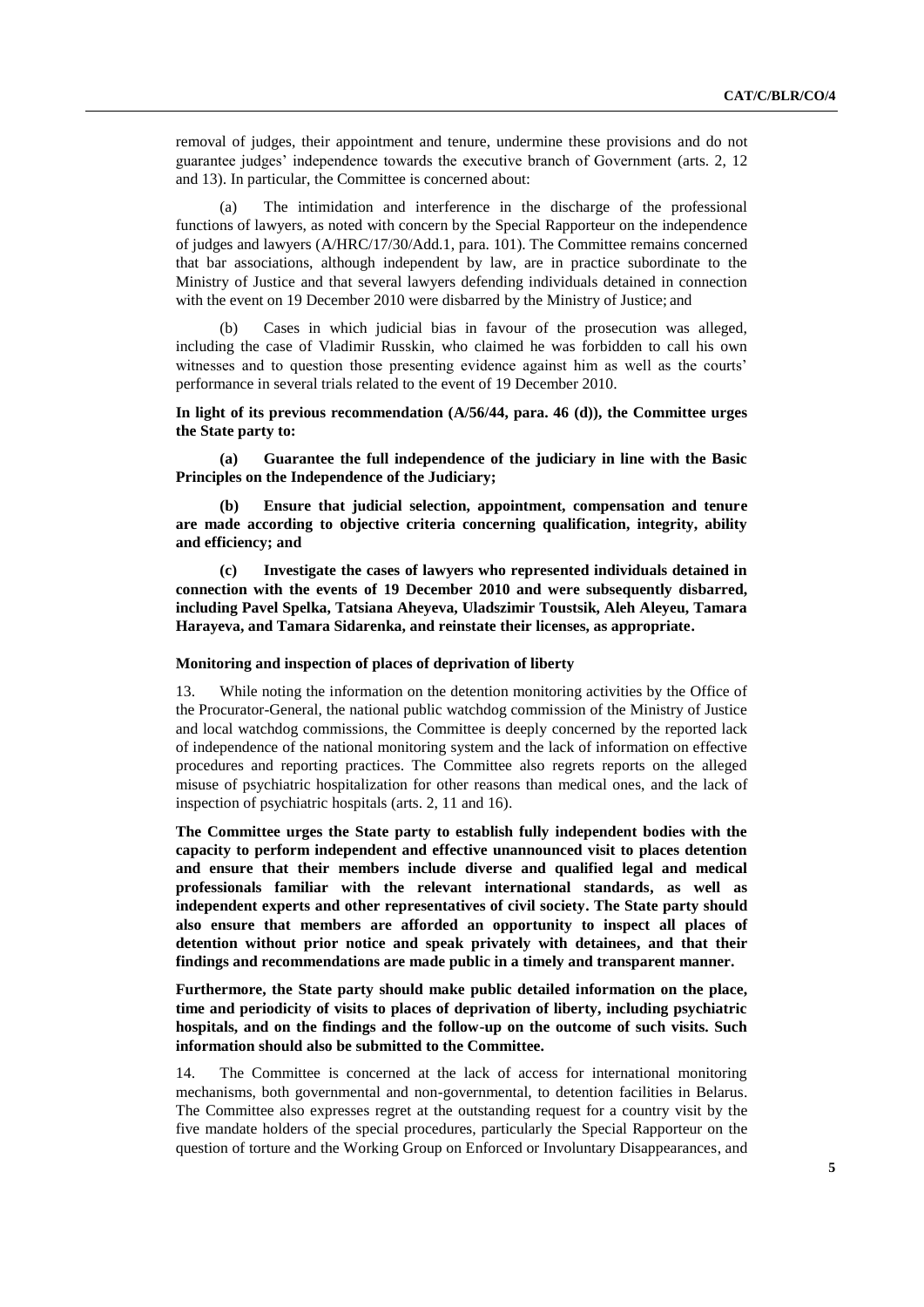the State party's failure to response to requests for a visit by the Office of the United Nations High Commissioner for Human Rights (OHCHR) (arts. 2, 11 and 16).

#### **The Committee urges the State party to:**

**(a) Grant access to independent governmental and non-government organisations to all detention facilities in the country, including police lock-ups, pretrial detention centres, security service premises, administrative detention areas, detention units of medical and psychiatric institutions and prisons;**

**(b) Strengthen further the cooperation with United Nations human rights mechanisms, particularly by permitting visits by the Special Rapporteur on torture and other cruel, inhuman or degrading treatment or punishment, the Special Rapporteur on the promotion and protection of the right to freedom of opinion and expression and the Special Rapporteur on the situation of human rights defenders, as accepted by the State party in the context of the universal periodic review (A/HRC/15/16, para. 97.17), as soon as possible; and**

**(c) Consider accepting the request by the United Nations High Commissioner for Human Rights for a visit by an OHCHR team.**

#### **National human rights institution**

15. In the light of recommendations made by several human rights mechanisms and the State party's commitment made in the context of the universal periodic review to consider establishing a national human rights institution (A/HRC/15/16, para. 97.4), the Committee regrets the lack of progress made to that end (art. 2).

**The Committee recommends the State party to work towards establishing a national human rights institution in accordance with the principles relating to the status of national institutions for the promotion and protection of human rights (Paris Principles).** 

#### **Definition, absolute prohibition and criminalization of torture**

16. While noting the information provided by the State party that the definition of torture contained in article 1 of the Convention is used for the purpose of criminal prosecution of perpetrators of acts of tortures and the Office of the Procurator-General is preparing a bill on amendments to the criminal legislation, the Committee is concerned that such definition of torture has never been applied by domestic courts. The Committee remains concerned that the national legislation does not contain provisions defining torture and ensuring absolute prohibition of the torture. It is also concerned that articles 128 and 394 of the Criminal Code do not criminalize torture in accordance with article 4, paragraph 2, of the Convention (arts. 1, 2 and 4).

**In the light of the Committee's previous recommendation (A/56/44, para. 46 (a)) and the State party's acceptance of the recommendations made in the course of the universal periodic review (A/HRC/15/16, paras. 97.28 and 98.21), the State party should, without delay, define and criminalize torture in its Criminal Code in full conformity with article 1 and 4 of the Convention. Furthermore, the Committee recommends that the State party ensure that the absolute prohibition against torture is non-derogable and that acts amounting to torture are not subject to any statute of limitations.**

#### **Applicability of the Convention in the domestic legal order**

17. While welcoming that the international treaties to which Belarus is a party are directly applicable under article 20 of Act on the Laws and Regulations, the Committee notes with concern the lack of information on court decisions in which the Convention has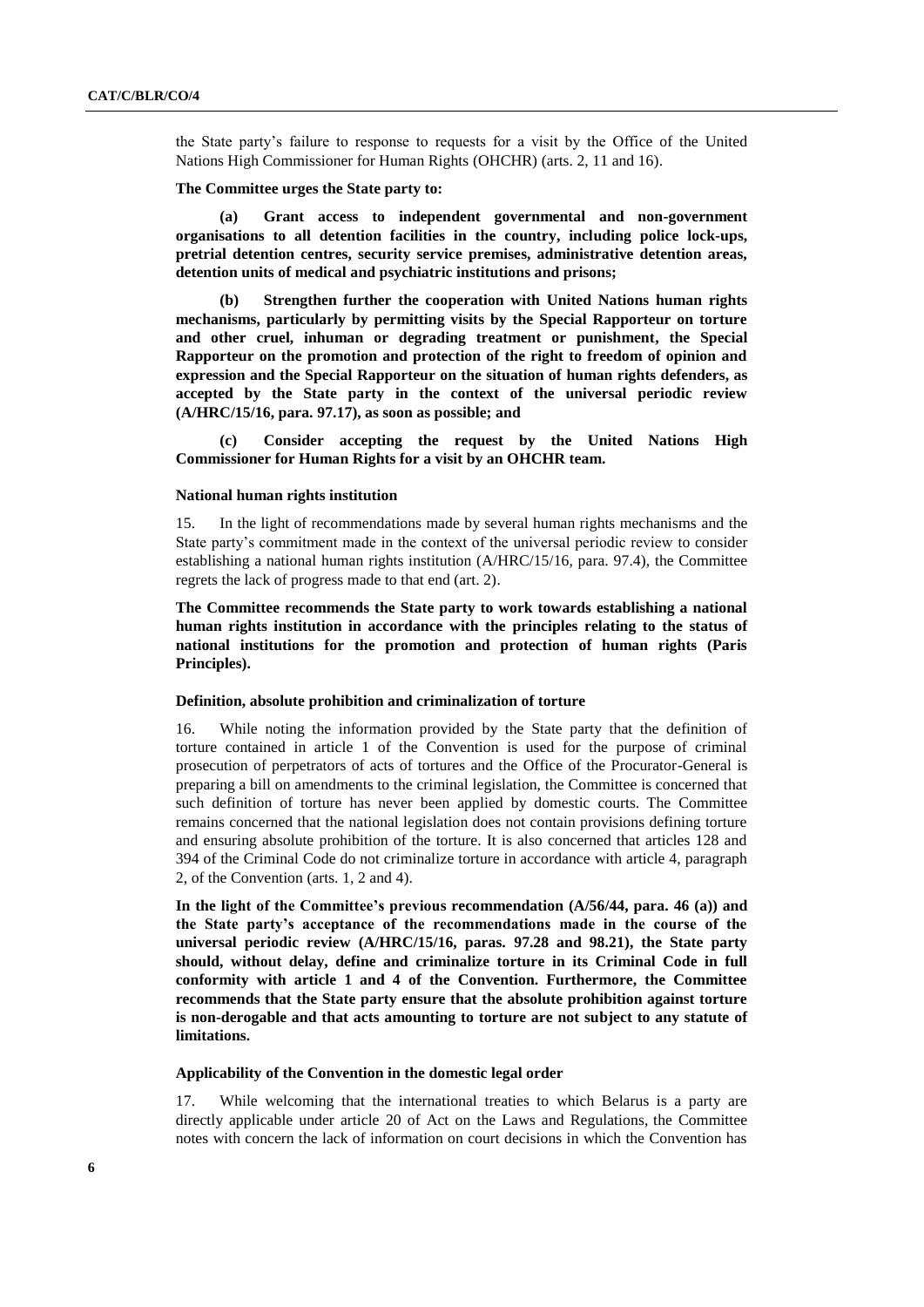been directly invoked. The Committee regrets the reports that the Convention has never been applied in domestic courts, although this is possible in theory (arts. 2 and 10).

**The Committee recommends that the State party take necessary measures to ensure de facto applicability of the provisions of the Convention in its domestic legal order and the practical implementation of article 20 of Act on the Laws and Regulations, inter alia, by providing extensive training to the judiciary and law enforcement personnel in order to make them fully aware of the provisions of the Convention and its direct applicability. Furthermore, the State party should report back on decisions of national courts or administrative authorities giving effect to the rights enshrined in the Convention.**

#### **Evidence obtained through torture**

18. While noting that article 27 of the Constitution prohibits the admissibility of evidence obtained through torture and that the State party accepted the recommendation made in the course of the universal periodic review to that end (A/HRC/15/16, para. 97.28), the Committee is concerned at reports of several cases of confessions obtained under torture and ill-treatment and at the lack of information on any officials who may have been prosecuted and punished for extracting such confessions. Information before the Committee states that in some cases, judges relied on pretrial statements of the defendants which were conflicting with their testimony made during the trial, despite allegations of duress and intimidation. The Committee regrets the lack of information about the cases of Nikolay Avtukhovich and Vladimir Asipenka, who were convicted on the basis of witness statements that were later retracted and were alleged to have been obtained through torture (art. 15).

**The State party should take the steps necessary to ensure that, in practice, confessions obtained under torture or duress are not admitted in court proceedings in line with relevant domestic legislation and article 15 of the Convention. The State party should ensure that judges ask all detainees whether or not they were tortured or ill-treated in custody and that judges order independent medical examinations whenever a suspect requires one in court. The judge should exclude such statements, in particular if the suspect so requests in court and the medical examination sustains the claim. Prompt and impartial investigations should be conducted whenever there is a reason to believe that an act of torture occurred, especially in cases where the sole evidence presented is a confession. In that regard, the State party should guarantee the access of international governmental or non-governmental organizations to court proceedings.** 

**Furthermore, the Committee requests the State party to submit information on whether any officials have been prosecuted and punished for extracting confessions under torture and, if so, to provide details of the cases and any punishments or sanctions imposed on those responsible.** 

## **Conditions of detention**

19. While welcoming efforts made by the State party to improve the living condition of detained persons (CAT/C/BLR/4, paras. 21 ff.) and the State party's acceptance of the recommendation made in the course of the universal periodic review to that end (A/HRC/15/16, para. 97.30), the Committee remains deeply concerned about continuing reports of poor conditions in places of deprivation of liberty, including an appeal by the Special Rapporteur on the question of torture concerning the conditions in several places of detention such as the SIZO in Minsk (A/HRC/4/33/Add.1, para. 16). This includes the problem of the overcrowding, poor diet and lack of access to facilities for basic hygiene and inadequate medical care (arts. 11 and 16).

**The State party should intensify its efforts to bring the conditions of detention in places of deprivation of liberty into line with the Standard Minimum Rules for the**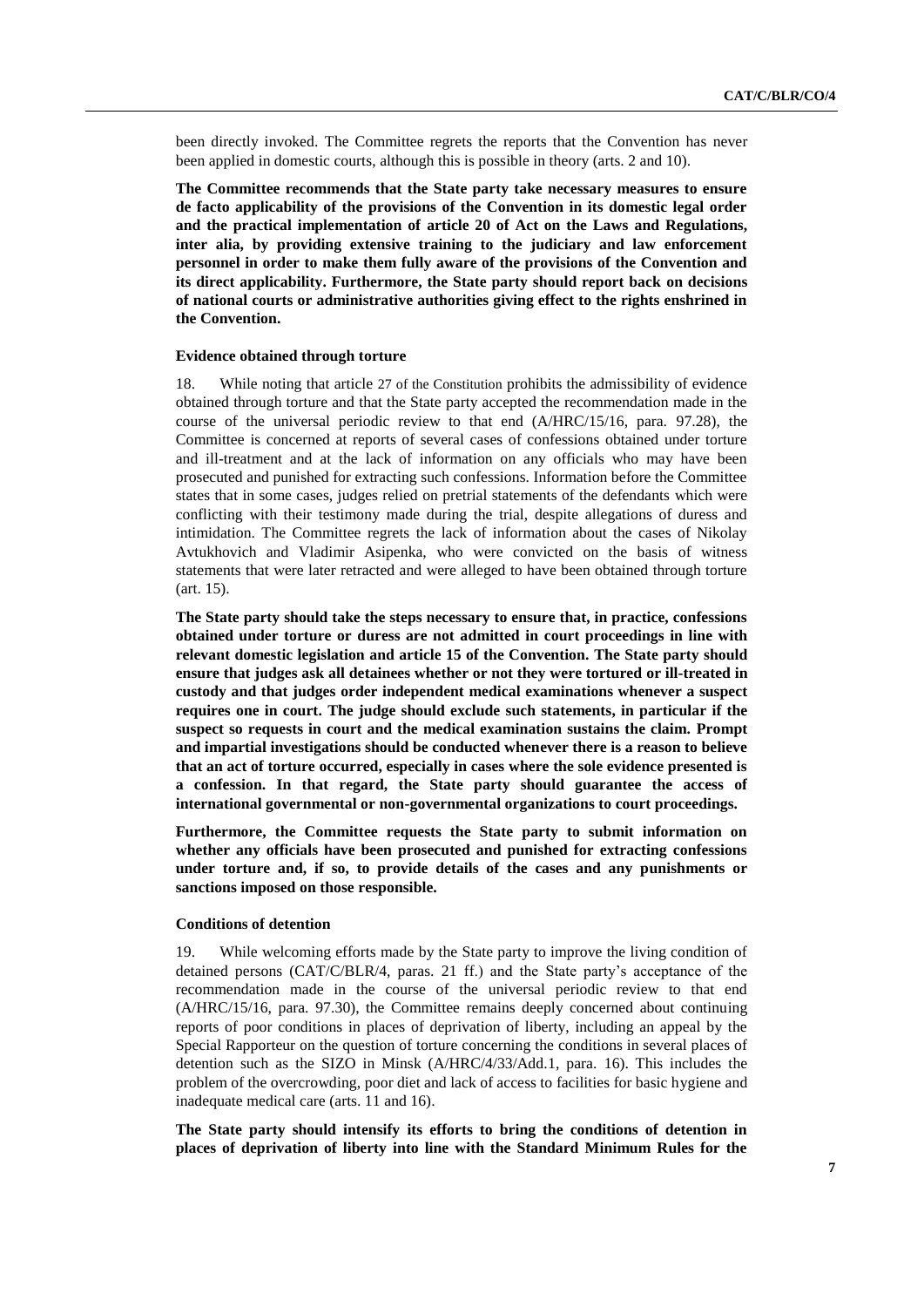**Treatment of Prisoners and other relevant international and national law standards, in particular by:**

**(a) Reducing prison overcrowding and considering the establishment of non-custodial forms of detention in accordance with the United Nations Standard Minimum Rules for Non-custodial Measures (the Tokyo Rules);**

**(b) Ensuring all detainees' access to and receipt of the necessary food and health care; and** 

**(c) Ensuring that all minors are detained separately from adults throughout the whole period of their detention or confinement, and offering them educational and recreational activities**.

20. While noting the information by the delegation that the General Prosecutor's office had received no complaints from women detainees on threats of violence against them, the Committee is concerned about reported acts or threats of violence, including sexual violence, by inmates and public officers, in places of detention (arts. 2, 11 and 16).

**The Committee recommends the State party to take prompt and effective measures to combat prison violence more effectively in accordance with the United Nations Rules for the Treatment of Women Prisoners and Non-custodial Measures for Women Offenders (the Bangkok rules). The State party should also establish and promote an effective mechanism for receiving complaints of sexual violence and ensure that law enforcement personnel are trained on the absolute prohibition of sexual violence, as a form of torture, and on how to receive such complaints.** 

#### **Training**

21. The Committee regrets the lack of information on targeted training for medical and law enforcement personnel, security and prison officials, judicial officials and other persons involved with custody, interrogation or treatment of persons under State or official control on matters related to the prohibition of torture and cruel, inhuman or degrading treatment or punishment. The Committee further regrets lack of information evaluation and assessment of the training provided (art. 10).

#### **The Committee recommends the State party to:**

**(a) Provide all persons charged with the various functions enumerated in article 10 of the Convention with regular training concerning the provisions of the Convention and the absolute prohibition of torture as well as rules, instructions and methods of interrogation, especially in cooperation with civil society organizations;**

**(b) Provide all relevant personnel, especially medical personnel, with specific training on how to identify signs of torture and ill-treatment and to use the Manual on Effective Investigation and Documentation of Torture and Other Cruel, Inhuman or Degrading Treatment or Punishment (Istanbul Protocol);** 

**(c) Implement a gender-sensitive approach for the training of those involved in the custody, interrogation or treatment of women subjected to any form of arrest, detention or imprisonment; and** 

**(d) Regularly assess the effectiveness and impact of such training and educational programmes on the reduction of cases of torture and ill-treatment.**

#### **Violence against women and children, including domestic violence**

22. While welcoming measures taken by the State party to combat violence against women and children, the Committee is concerned about the persistence of such violence and the lack of information about (a) prosecutions of persons in connection with cases of violence against women and children, including domestic violence and (b) practical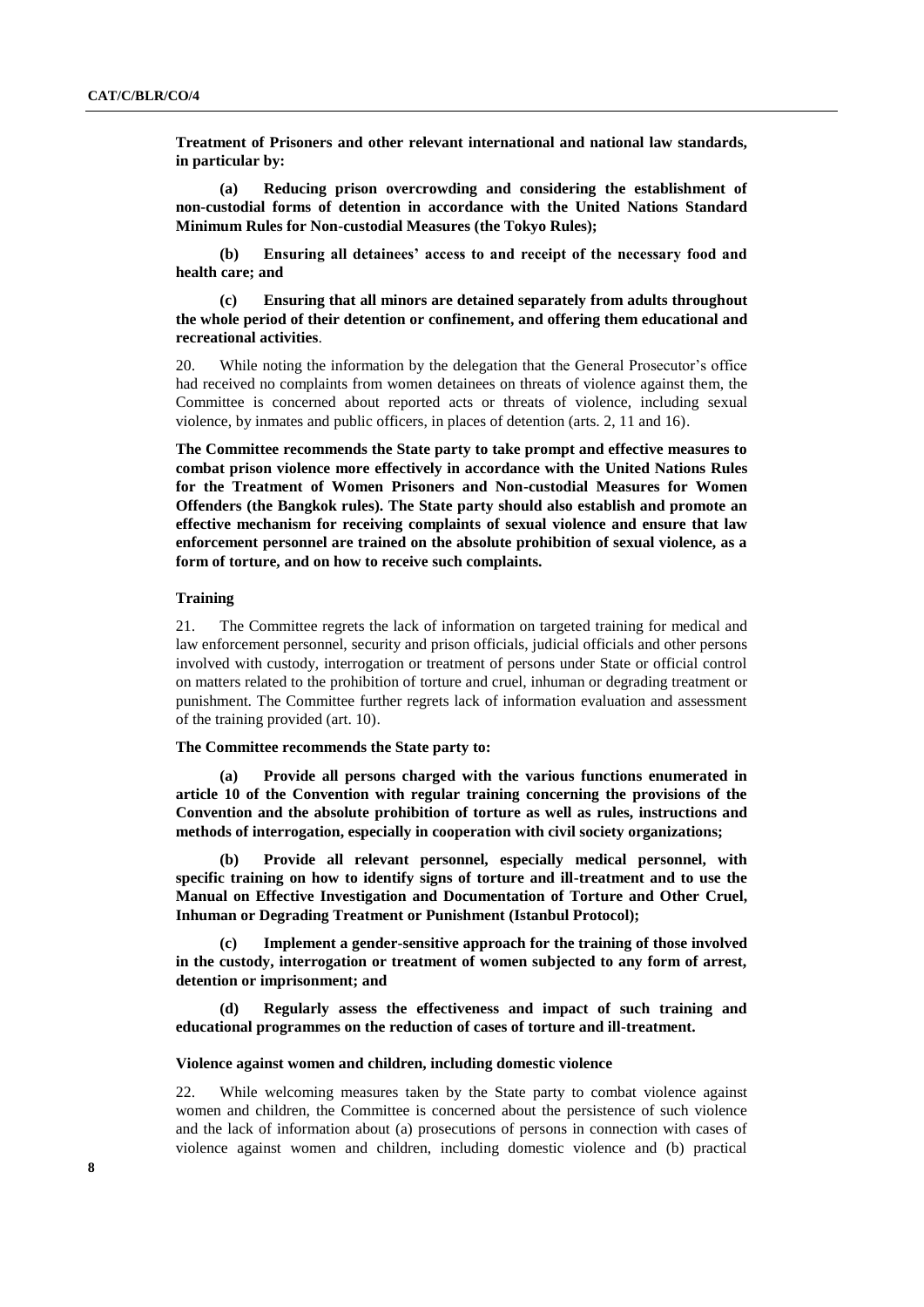assistance and reparations provided to victims of such violence. The Committee notes with regret the high number of women killed as a result of domestic violence and the absence of separate criminal law provisions on domestic violence and marital rape, as raised by the Committee on the Elimination of Discrimination against Women (CEDAW/C/BLR/CO/7, para. 19) (arts. 2, 14 and 16).

**The State party should strengthen its efforts to prevent, combat and punish violence against women and children, in particular domestic violence, inter alia***,* **by amending its criminal legislation and providing victims of violence with the immediate protection and long-term rehabilitation of victims. Furthermore, the State party should conduct broader awareness-raising campaigns and training on domestic violence for judges, lawyers, law enforcement agencies, and social workers who are in direct contact with the victims and for the public at large.**

#### **Trafficking in persons**

23. While welcoming efforts by the State party to addressing trafficking in persons and bringing perpetrators to justice, the Committee is concerned at reports that trafficking in persons, particularly women, remains a considerable problem and that Belarus remains a country of origin, transit and destination for victims of trafficking (arts. 2, 10 and 16).

**In the light of the recommendations made by the Special Rapporteur on trafficking in persons, especially women and children, following her visit to Belarus in May 2009 (A/HRC/14/32/Add.2, paras. 95 ff.), the State party should undertake effective measures, including through regional and international cooperation, to address the root causes of trafficking in persons, in particular its close link to sexual exploitation, continue to prosecute and punish perpetrators, provide redress and reintegration services to victims, and conduct training for law enforcement officials, particularly border and customs officials.**

#### **Redress, including compensation and rehabilitation**

24. The Committee regrets the lack of information on (a) redress and compensation measures, including the means of rehabilitation, ordered by the courts and actually provided to victims of torture, or their dependent, and (b) treatment and social rehabilitation services and other forms of assistance, including medical and psychosocial rehabilitation, provided to victims. The Committee regrets reports that Minsk City court dismisses claims seeking compensation for moral damage caused while in detention (art. 14).

**The State party should provide redress and compensation, including rehabilitation to victims in practice, and provide information on such cases to the Committee. Furthermore, the State party should provide information on redress and compensation measures ordered by the courts and provided to victims of torture or their families. This information should include the number of requests made and those granted, and the amounts ordered and actually provided in each case. In addition, the State party should provide the Committee with relevant statistical data and examples of cases in which individuals have received such compensation in its next periodic report.**

#### **Human rights defenders**

25. The Committee is deeply concerned by numerous and consistent allegations of serious acts of intimidation, reprisals and threats against human rights defenders and journalists, and the lack of information provided on any investigations into such allegations. The Committee notes with concern several reports on refusal to register independent nongovernmental organizations, threats and acts of criminal prosecution, arrests, raids on offices and acts of intimidation, as indicated in the oral report by the United Nations High Commissioner for Human Rights presented to the Human Rights Council in September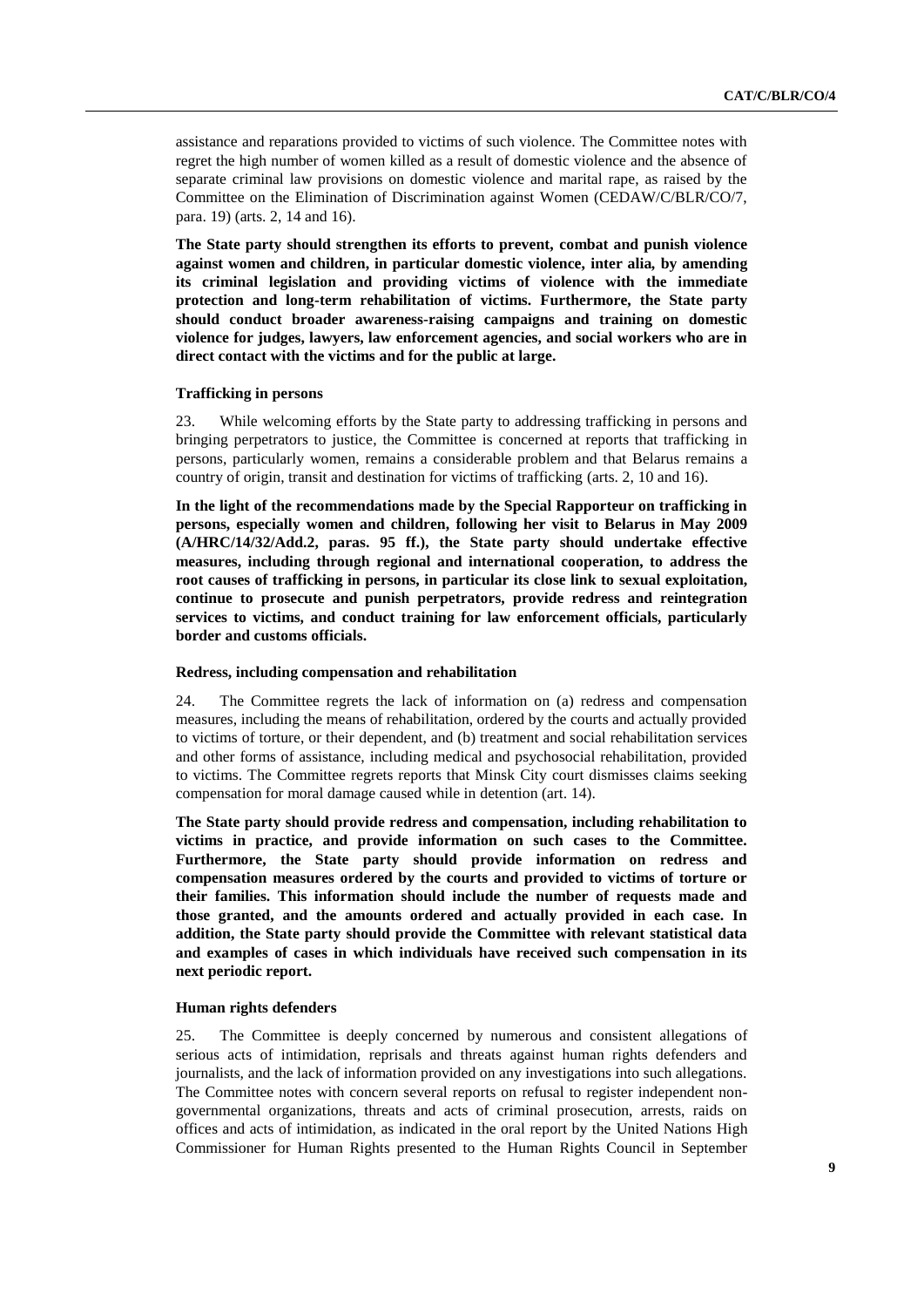2011 and urgent appeals made by the Special Rapporteur on the situation of human rights defenders and the Special Rapporteur on the promotion and protection of the right to freedom of opinion and expression. The Committee regrets that, despite the views of by the Human Rights Committee (communication No. 1296/2004) and several appeals by the Special Rapporteurs (A/HRC/17/27/Add.1, para. 331), the Supreme Court maintained the previous decision by the Ministry of Justice not to register Human Rights Centre Viasna (arts. 2, 12 and 16).

**The State party should take all necessary steps to ensure the protection of human rights defenders and journalists from intimidation or violence as a result of their activities and the prompt, impartial and thorough investigation, prosecution and punishment of such acts. In particular, the Committee recommends that the State party:**

**(a) Acknowledge the crucial role of non-governmental organizations in assisting the State party in fulfilling its obligations under the Convention, and enable them to seek and receive adequate funding to carry out their peaceful human rights activities;**

**(b) Inform the Committee of the outcome of investigations of alleged threats against and harassment by the authorities of human rights defenders and journalists, including cases of two journalists, Irina Khalip and Andrzej Poczobut; the Chair of the Belarusian Helsinki Committee, Aleh Gulak; and the President of Viasna, Ales Byalyatski; and**

**(c) Update the status of implementation of the aforementioned decision of the Human Rights Committee that the complainants, 11 members of Viasna, are entitled to an appropriate remedy, including the re-registration of Viasna.**

#### **Refugees and asylum-seekers**

26. While welcoming the adoption, in 2008, of the new Law on Provision of Refugee Status, Complementary and Temporary Protection to Foreign Citizens and Stateless Persons in Belarus, the Committee notes that the legislation and practice of its implementation need to be further revised in order to be fully in line with international human rights and refugee law (art. 3).

**The Committee recommends the State party to revise its current procedures and practices in the area of expulsion, refoulement and extradition in order to fulfil its obligations under article 3 of the Convention. The State party should guarantee better protection for asylum-seekers, refugees and other persons in need of international protection, improve the quality of the State's Refugee Status Determination procedure, and consider ratifying the 1954 Convention relating to the Status of Stateless Persons and the 1961 Convention on the Reduction of Statelessness.**

## **Death penalty**

27. The Committee is concerned by reports of the poor conditions of persons sentenced to death, and regarding the secrecy and arbitrariness surrounding the execution of persons sentenced to death, including reports that the families of persons sentenced to the death penalty are only informed days or weeks after the execution has taken place, that they are not given the opportunity for a last visit to the prisoner, that the body of the executed prisoner is not handed over to the family and the place of burial is not disclosed to them. Furthermore, the Committee is deeply concerned at reports that some death row prisoners are not provided with fundamental legal safeguards and the discrepancy between reports of the authorities and other, various sources on this matter. Although the Committee notes that a parliamentary working group continues to consider the possibility of establishing a moratorium of the death penalty, it regrets the execution of two death row inmates whose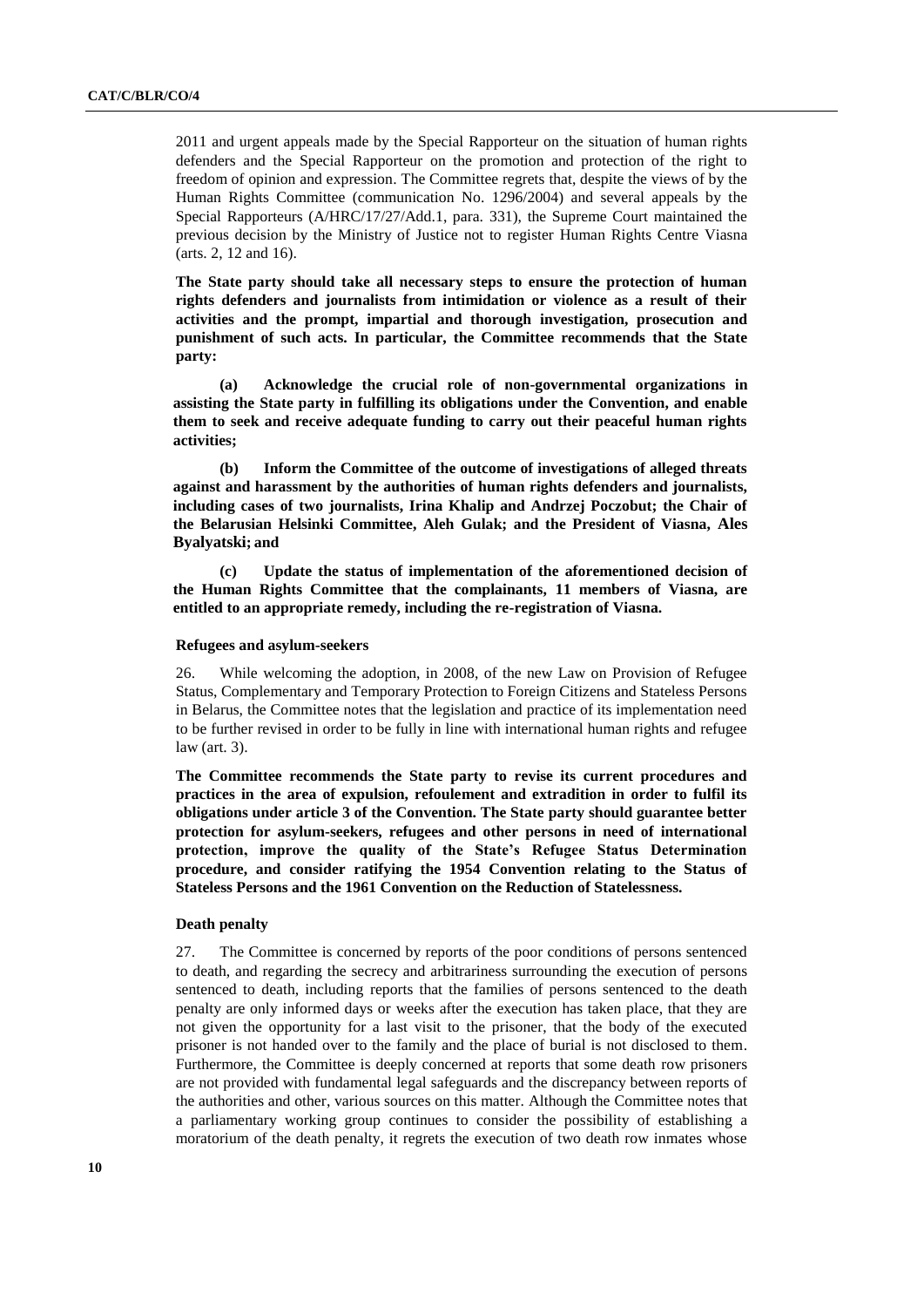cases were being reviewed by the Human Rights Committee, despite its request for interim measures (communication Nos. 1910/2009 and 1906/2009) (art. 16).

**The State should take all necessary measures to improve the conditions of detention of persons on death row, and to ensure they are afforded all the protections provided by the Convention. Furthermore, it should remedy the secrecy and arbitrariness surrounding executions so that family members do not have added uncertainty and suffering. The Committee also recommends the State party to consider ratifying the Second Optional Protocol to the International Covenant on Civil and Political Rights, aiming at the abolition of the death penalty.**

### **Data collection**

28. The Committee regrets the lack of comprehensive and disaggregated data on numerous areas covered by the Convention, inter alia, statistics on complaints, investigations, prosecutions and convictions of cases of torture and ill treatment by law enforcement, security and prison personnel, and enforced disappearances, trafficking and domestic and sexual violence (arts. 12 and 13).

**The State party should compile and provide to the Committee statistical data relevant to the monitoring of the implementation of the Convention at the national level, including information on complaints, investigations, prosecutions and convictions of cases of torture and ill-treatment, trafficking, domestic and sexual violence, and outcomes of all such complaints and cases, including compensation and rehabilitation provided to victims.** 

#### **Cooperation with United Nations human rights mechanisms**

29. The Committee recommends that the State party strengthen its cooperation with United Nations human rights mechanisms, including by permitting visits of the special procedure mandate holders who have made a request, inter alia, the Special Rapporteur on torture and other cruel, inhuman or degrading treatment or punishment, the Special Rapporteur on the situation of human rights defenders, the Special Rapporteur on the promotion and protection of the right to freedom of opinion and expression and the Working Group on Enforced or Involuntary Disappearances.

30. The Committee recommends that the State party consider ratifying the Optional Protocol to the Convention against Torture and Other Cruel, Inhuman or Degrading Treatment or Punishment as soon as possible.

31. The Committee recommends that the State party consider making the declarations under articles 21 and 22 of the Convention.

32. The Committee invites the State party to ratify the core United Nations human rights treaties to which it is not yet a party, inter alia, the Convention for the Protection of All Persons from Enforced Disappearance and the Second Optional Protocol to the International Convention on Civil and Political Rights, aiming at the abolition of the death penalty. Noting the commitment made by the State party in the context of the universal periodic review (A/HRC/15/16, paras. 97.1 and 98.3), the Committee recommends that the State party work towards ratifying the International Convention on the Protection of the Rights of All Migrant Workers and Members of Their Families and the Convention on the Rights of Persons with Disabilities and its Optional Protocol.

33. The State party is requested to disseminate widely the report submitted to the Committee and the Committee's concluding observations, in appropriate languages, through official websites, the media and non-governmental organizations.

34. The Committee requests the State party to provide, by 25 November 2012, followup information in response to the Committee's recommendations related to (a) ensuring or